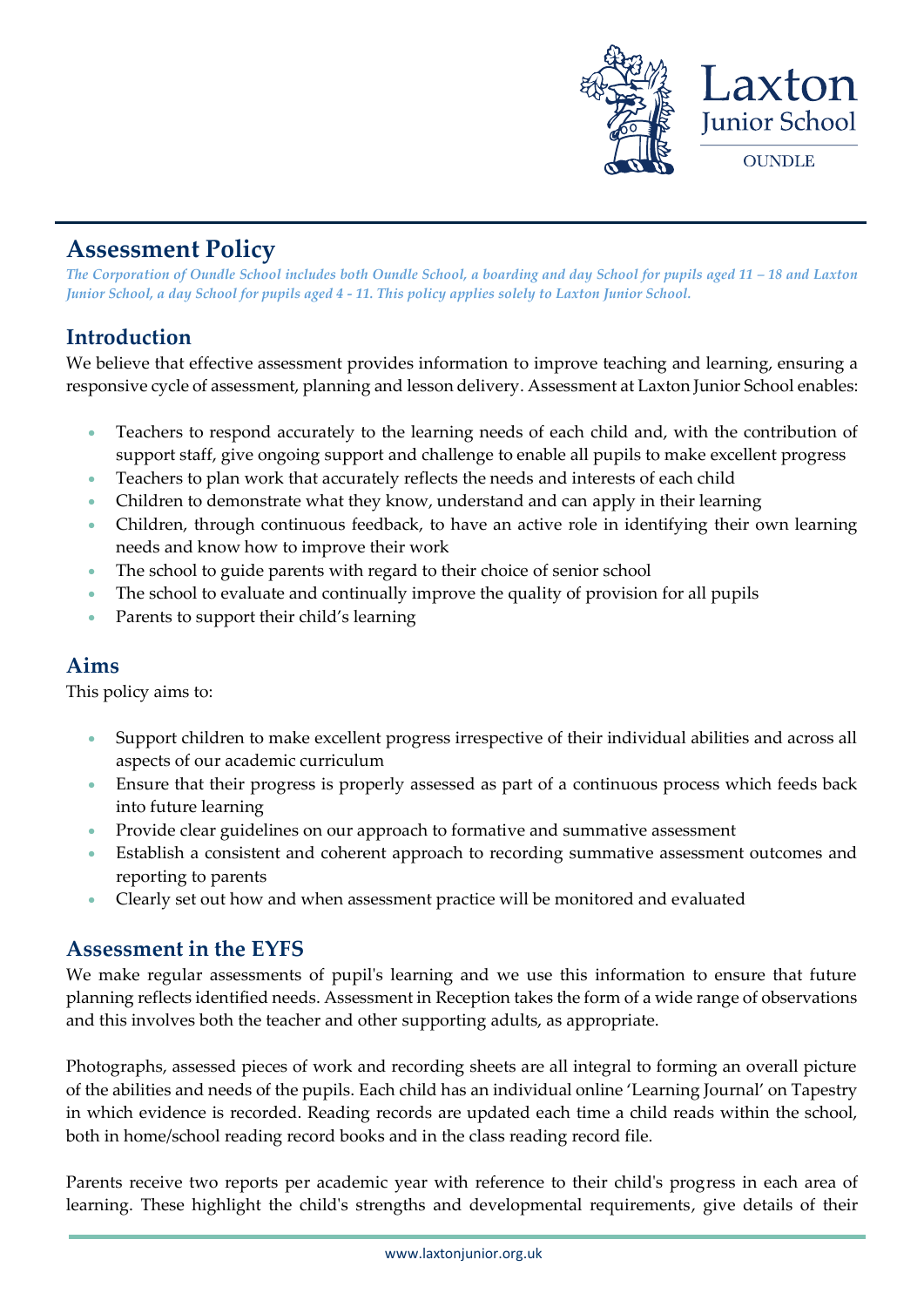child's general progress, as well as targets for each subject area. These are sent home in January and June, with Parents Conferences scheduled for the following week in order that the reports may be discussed.

Parent Consultations take place in October, February and June. Parents are also encouraged to speak to staff at any time to discuss progress or any issues; this may be an informal chat at the beginning or end of the day, or it may take the form of a planned meeting involving the teacher, Educational Support teacher and/or the Assistant Head Admissions (who is the Setting Manager) as appropriate.

Baseline assessments of the children's learning take place in the early weeks of each new academic year and the children undertake end of year assessments to assess the progress made over the course of the year. This data, along with the informal assessments made, is then shared in transition to Year 1 so as to feed into the teaching and learning cycle the following academic year.

For further details of our approach, please see our EYFS Policy.

### **Assessment Approaches**

At Laxton Junior School, we see assessment as an integral part of teaching and learning, and it is inextricably linked to the way we deliver our curriculum. We use three forms of assessment: in-school formative assessment, in-school summative assessment and nationally standardised summative assessment.

#### **In-School Formative Assessment**

Effective in-school formative assessment enables:

- Teachers to identify how pupils are performing on a continuing basis and to use this information to provide individualised support or challenge, evaluate teaching and plan future learning opportunities
- Children to measure their knowledge and understanding against learning objectives, and identify areas in which they are succeeding and those that they need to improve
- Parents to gain a broad picture of where their child's strengths and weaknesses lie, and what they can do to celebrate achievement and support next steps

Our formative assessment involves the use of a range of techniques in the classroom, each designed to understand existing knowledge and how to move each individual's learning forwards. We believe that pupils will improve most if they understand the purpose of their learning, where they are in relation to this and the specific steps they need to take to be successful.

Responsive teaching forms a central philosophy within our school-wide approach to teaching and learning. In all subjects, this involves a systematic approach based on learning objectives against which we assess the children during lessons. After each lesson, teachers reflect on children's progress and use this to inform the next steps for every child. Gaps and misconceptions are identified immediately so that they can be addressed quickly and precisely, and so that subsequent learning can take place on firm foundations. More information about responsive teaching can be found in our Teaching and Leaning Policy.

Other strategies used to support our approach to formative assessment include:

- Question and answer sessions
- Targeted questions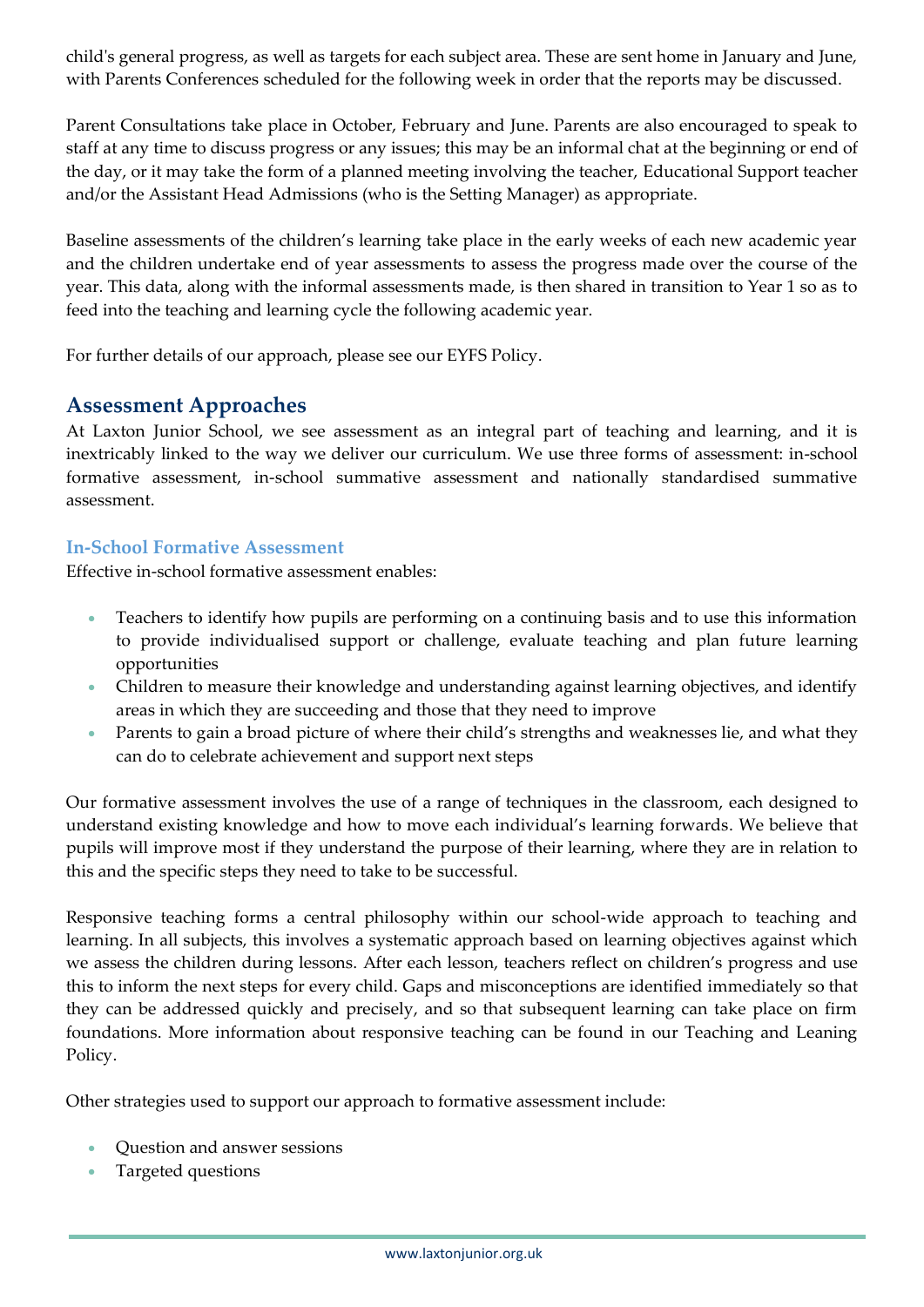- Opportunities for pupils to make their learning visible, e.g. using whiteboards and other physical learning resources
- Discussions between staff working with groups of pupils
- Mini quizzes and plenaries
- Feedback sheets and exit slips

In English and Maths, we use an online formative assessment tool, Classroom Monitor, which enables our teachers to have a 'real time' assessment point within their lessons. The continuous updating of this 'live markbook' enables them, on a daily basis, to adjust next steps planning, regroup children according to specific need and identify where bespoke support or challenge is needed.

Children are also comfortable with assessing their own learning within written and verbal contexts. They 'polish' their work using a red Polishing Pen, ensuring improvements are made during critical thinking moments and opportunities for evaluation and review. Children are also encouraged to assess their peers' work and their own against a modelled piece.

#### **In-School Summative Assessment**

Effective in-school summative assessment enables:

- Teachers to evaluate learning at the end of a unit or period, and use this information to identify gaps or misconceptions that have appeared during that learning experience and respond to this in subsequent lessons
- Children to understand how well they have learned and understood a topic or course of work taught over a period of time, celebrating their achievements and highlighting next steps
- Parents to stay informed about the achievement, progress and wider outcomes of their child's learning in a particular unit of work
- School leaders to monitor the performance of pupil cohorts, identify where interventions or specific professional development for staff may be required, and work with teachers to ensure pupils are supported to achieve excellent progress and attainment

End of unit tests are used throughout the curriculum to ensure teachers gain a detailed insight into a child's understanding. These may be in the form of a quiz, end of unit checks or written assessments. Specialist subjects such as MFL, Computing and Science use these methods to gain an understanding of where each child's learning is.

#### **Nationally Standardised Summative Assessment**

Nationally standardised summative assessment enables:

- Teachers to understand children's performance against national expectations, use detailed analysis of the assessments to adapt future learning opportunities, and provide specific handover information to the next year's Form Teacher
- Parents to understand how their children are performing in comparison to pupils nationally, which facilitates conversations around additional support and next steps
- School leaders to monitor the performance of pupil cohorts, identify where interventions or staff professional development may be required, and work with teachers to ensure pupils are supported to achieve excellent progress and attainment

Core subjects are assessed half-yearly with English, Reading and Maths NFER assessments in November and GL assessments in May. NFER tests are in written form, and GL tests are adaptive and completed online; this exposes each child to differing test conditions. Children who achieve year on year the same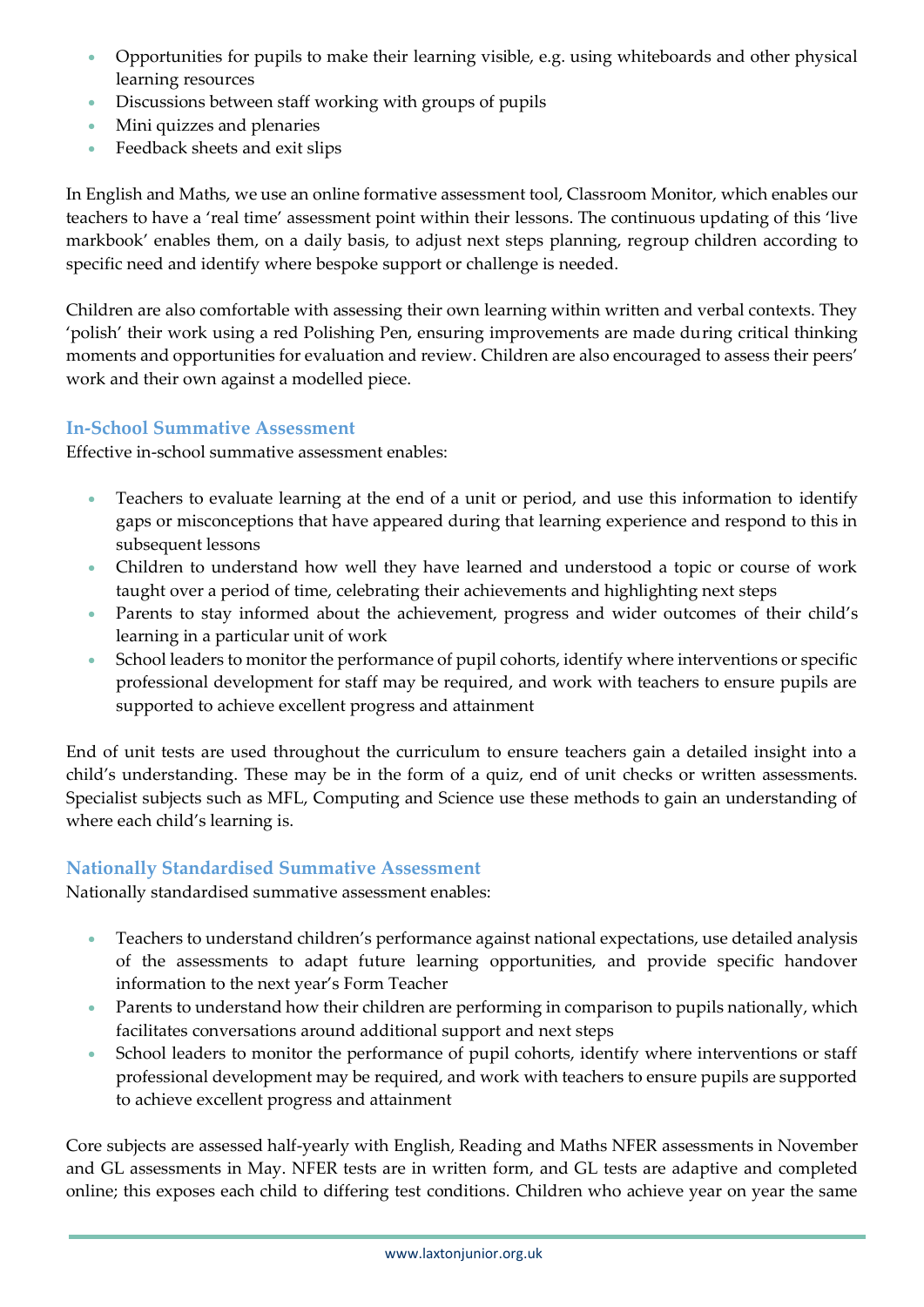result in these assessments, with a margin of error, are deemed to be making good progress. This data informs pupil progress meetings, which identify the children who need additional support or challenge to progress further.

Cognitive Abilities Tests are assessed, in October, on an annual basis in Years 3 to 6, and explore Verbal, Non-Verbal, Number and Spatial Reasoning. These assessments are analysed against the subject assessments for discrepancies, supporting our understanding of whether a child is under- or overperforming relative to their academic achievement, and indicate where additional support might be needed.

Children who have received an Educational Psychology report, outlining specific additional needs, are provided for during summative assessments; this might include additional time, use of a laptop for writing, or provision of a reader or scribe.

## **Collecting and Using Data**

Formative and summative assessment data is recorded on a tracking system that enables staff to be able to respond to the needs of the children through responsive teaching. Useful and relevant information from the data analysis is communicated during staff meetings so that the data achieves its purpose and ensures school-wide trends are understood and responded to.

Formative and summative data is also used to provide useful information about curriculum strengths, staff training needs and opportunities for academic development, thus improving future learning.

The data used to support decisions about senior school entry takes the form of 'hard' assessment data and 'soft' teacher viewpoint data. Tracked assessment scores from Years 3 to 6 are analysed in conjunction with conversations with staff to ascertain suitability of senior school for each child. Attitude to learning, behaviour and resilience are examples of the 'soft' data used. Conversations with families begin in Year 4 with the final advice with regard to the most appropriate senior school for each child, being given at the end of Year 5. Offers to Oundle School are then made in the first term of Year 6.

## **Reporting to Parents**

Teachers are proactive when ensuring that parents are kept fully informed of their child's progress in school. Dialogue is open and continuous between teachers and parents, and we encourage communication in both directions and whenever it is required.

Along with the regular informal opportunities for parents to meet with teachers we offer formal parent conferences each term. During these meetings, discussions take place about attainment and progress as measured against our own expectations of each child as well as national expectations in accordance to their age. Summative assessment scores are shared and discussed with parents during these conferences and each score is put in context alongside the ongoing formative assessment of learning.

All parents receive written reports of their children's progress and achievements. A full report is written half-yearly in January and June. We write individual comments on all subjects and include strengths, achievements and appropriate targets.

### **Inclusion**

Assessment is used diagnostically to contribute to the early and accurate identification of pupils' educational needs and any requirements for specific support and intervention. When our formative or summative assessment procedures highlight a concern about a child's learning, we immediately engage our Educational Support team to carry out further assessment and analysis to understand whether tailored